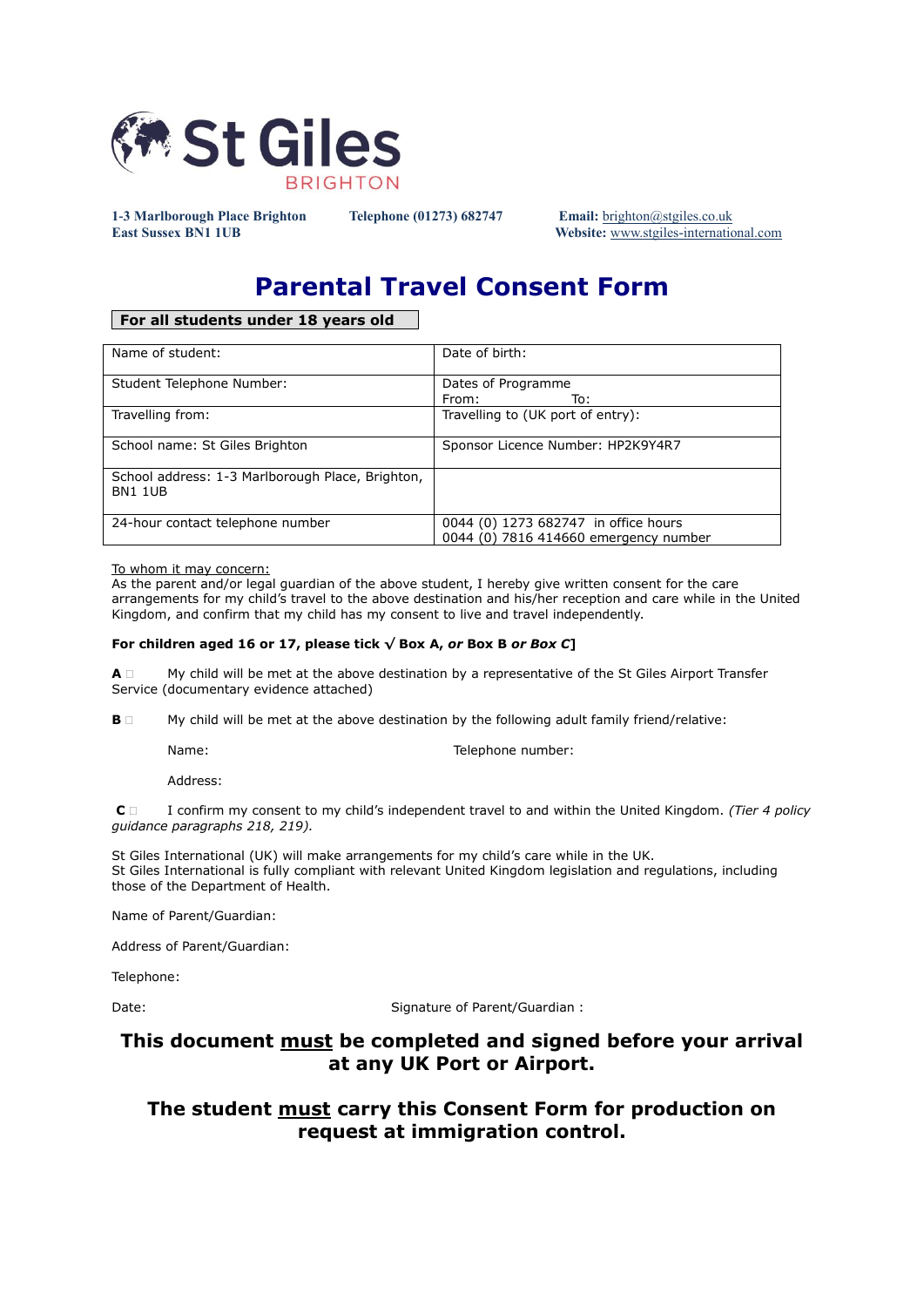

**1-3 Marlborough Place Brighton Telephone (01273) 682747 Email:** [brighton@stgiles.co.uk](mailto:brighton@stgiles.co.uk) **East Sussex BN1 1UB Website:** [www.stgiles-international.com](http://www.stgiles-international.com/)

# **Parental Permissions and Medical Consent Form for students aged 16 or 17**

| <b>Student details</b>                             |  |
|----------------------------------------------------|--|
| Last name of student                               |  |
| First name of student                              |  |
| Date of birth                                      |  |
| Course dates (start/end date)                      |  |
| Mobile/cell phone number of<br>student during stay |  |
| E-mail address of student                          |  |

| <b>Contact details of parents or legal</b><br>guardian |  |  |  |  |
|--------------------------------------------------------|--|--|--|--|
| Last name                                              |  |  |  |  |
| First name                                             |  |  |  |  |
| Address                                                |  |  |  |  |
|                                                        |  |  |  |  |
| Telephone number                                       |  |  |  |  |
| Mobile/cell phone number                               |  |  |  |  |
| E-mail                                                 |  |  |  |  |
| Level of English                                       |  |  |  |  |

| If the parents/guardian cannot be<br>reached, the following person should<br>be contacted |  |
|-------------------------------------------------------------------------------------------|--|
| Last name                                                                                 |  |
| First name                                                                                |  |
| Relationship to student                                                                   |  |
| Telephone number                                                                          |  |
| Mobile/cell phone number                                                                  |  |
| E-mail                                                                                    |  |
| Level of English                                                                          |  |

# **Please read the following information carefully and tick <sup>√</sup> ALL the relevant boxes on the left**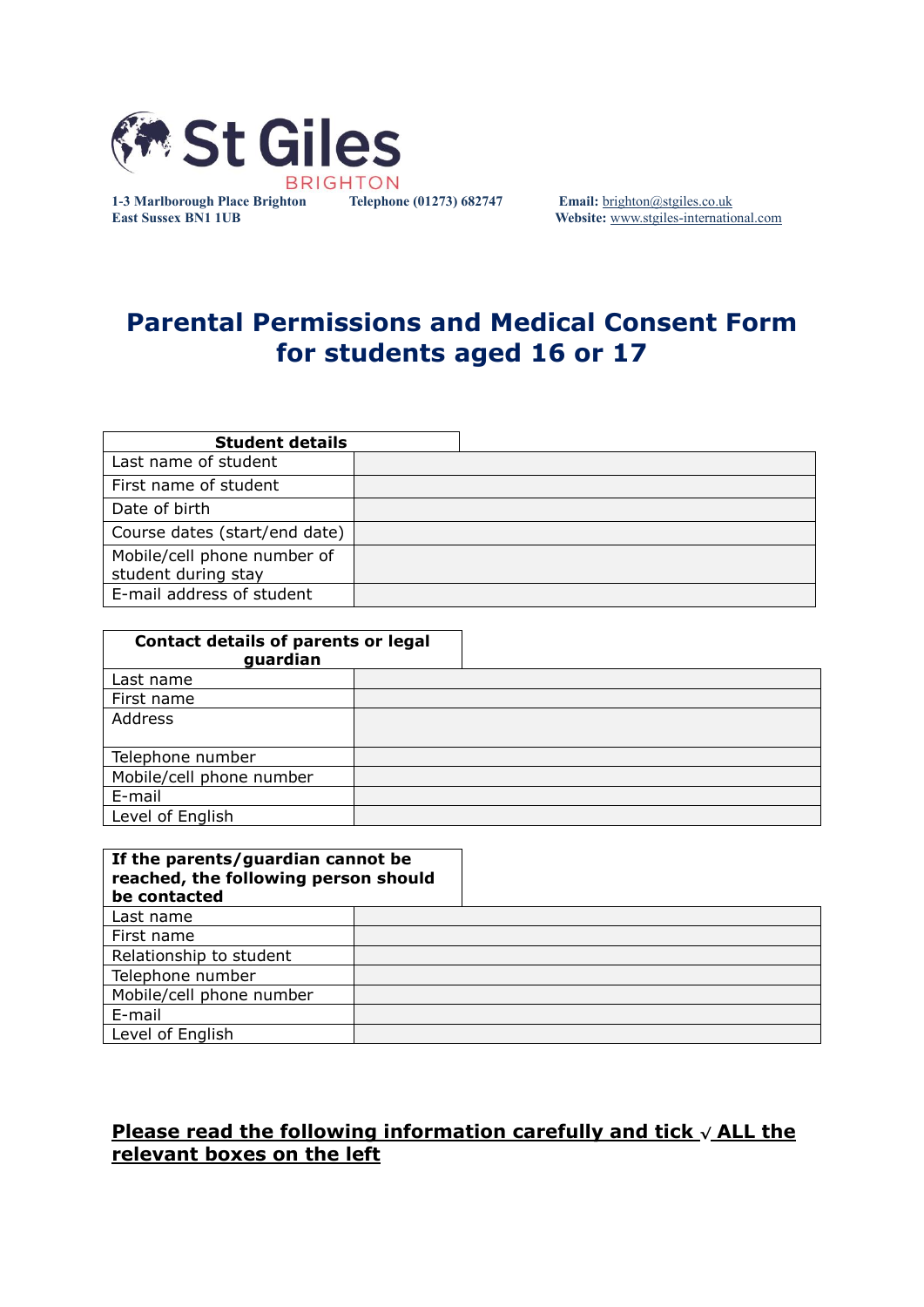I, the parent/legal guardian consent that my son/daughter can take part in a language course at St Giles International Brighton. I confirm that our child has enough sense of maturity and responsibility to participate in a course that will include students aged 18 and over.

### **We understand and will discuss with our child before the course that:**

 $\Box$  1. My child will study in classes with students aged 18 and over

 $\Box$  2. My child will travel between the school and the homestay unsupervised.

- $\Box$  3. Our child will not be supervised during their free time, e.g. between the end of their lessons at the school and returning to their homestay.
- $\Box$  4. All students aged 16 & 17 must be home by 23.00, Sunday to Thursday inclusive, and by 00.00 on Friday and Saturday.
- □ 5. My child can go out unsupervised until 23.00, Sunday to Thursday and until 00.00 on Friday & Saturday.
- 6. If you wish your child to be home **before** the above times, please indicate the time below. Time to be home (weekdays): …………………………………………. Time to be home (weekends): ………………………………………….
- □ 7. The school's social programme is not compulsory, nor is it specifically designed for this age group. Certain activities are not suitable for students under 18. All school social activities are supervised by school staff, who will assist the students. We strongly advise all students to return to their homestay with a friend, or preferably by taxi, particularly in the evening when it is dark. You can see examples of the social programme on our website at [www.stgiles](http://www.stgiles-international.com/student-services/socialprogramme/)[international.com/student-services/socialprogramme/.](http://www.stgiles-international.com/student-services/socialprogramme/)
- $\Box$  8. My child will have sufficient money to pay for lunches at the school, and for transportation in Brighton. For guidance, £7 per day should be sufficient for lunch and drinks in the school café, and a typical taxi fare is currently  $£10$ journey, approximately. Please see [http://www.stgiles](http://www.stgiles-international.com/downloads/cost-of-living-guide-Brighton-2018.pdf)[international.com/downloads/cost-of-living-guide-Brighton-2018.pdf](http://www.stgiles-international.com/downloads/cost-of-living-guide-Brighton-2018.pdf) for guidance and other costs.
- □ 9. If my child visits a friend/relative, they must have my permission, the school's permission, and they must inform the school and host of their travel plans and who they are going to visit.
- $\Box$  10. The school takes bookings for trips on Saturdays and Sundays. These are organised by an external company, and St Giles staff do not normally go on these trips.

YES | NO